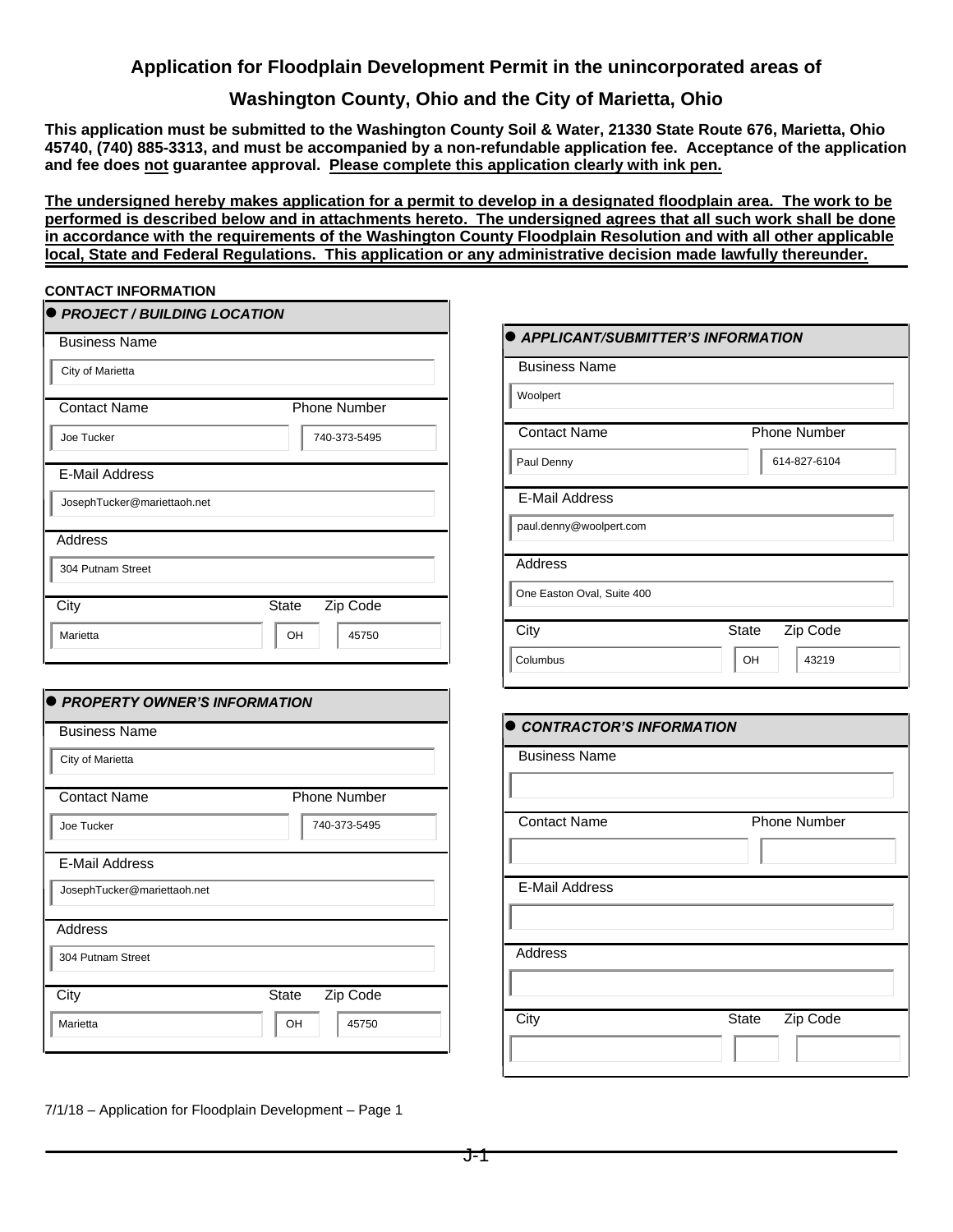# **SECTION A:** DESCRIPTION OF WORK **(COMPLETE FOR ALL WORK)**

| $\mathbf 1$ .                                                                                                                                                                                                                                                |                                                                                                                                     | PROPOSED DEVELOPMENT DESCRIPTION: ("Development" as defined in WCFDPR Section 2.0)                                                                                                                                                                   |                                                                    |  |
|--------------------------------------------------------------------------------------------------------------------------------------------------------------------------------------------------------------------------------------------------------------|-------------------------------------------------------------------------------------------------------------------------------------|------------------------------------------------------------------------------------------------------------------------------------------------------------------------------------------------------------------------------------------------------|--------------------------------------------------------------------|--|
|                                                                                                                                                                                                                                                              | RESIDENTIAL - Fee \$35.00                                                                                                           | COMMERCIAL - Fee \$100.00                                                                                                                                                                                                                            | INDUSTRIAL - Fee \$100.00                                          |  |
|                                                                                                                                                                                                                                                              | New Bldg<br>Addition<br>Alteration<br>Fill<br>Other                                                                                 | New Bldg<br>Addition<br>Alteration<br>Fill<br>Other                                                                                                                                                                                                  | New Bldg<br>Addition<br>Alteration<br>Fill<br>Other                |  |
|                                                                                                                                                                                                                                                              |                                                                                                                                     |                                                                                                                                                                                                                                                      |                                                                    |  |
|                                                                                                                                                                                                                                                              | Narrative of Work: to street lighting.                                                                                              | Upgrading 0.34 miles of Front St. including sidewalk, curb, and drive access to Muskingum River Park along with improvements                                                                                                                         | LAT: 39°24'59.42"N                                                 |  |
| 2.                                                                                                                                                                                                                                                           | Size and location of proposed development (attach Site Plan): Size of Parcel                                                        | 3.49 acres                                                                                                                                                                                                                                           | Location LONG: 81°27'28.82"W                                       |  |
| 3.                                                                                                                                                                                                                                                           |                                                                                                                                     | Is the proposed development in a Special Flood Hazard Area (Zones A, AE, A1030, AH or AO?                                                                                                                                                            | $\boxtimes$ Yes $\Box$ No                                          |  |
| 4.                                                                                                                                                                                                                                                           | development?                                                                                                                        | Per the floodplain map, what are the Zone, Community Number, Panel Number and effective date of the area of the proposed                                                                                                                             |                                                                    |  |
|                                                                                                                                                                                                                                                              | 390572<br>AE<br><b>Community Number:</b><br>Zone                                                                                    | 0262E<br>Panel Number                                                                                                                                                                                                                                | Feb. 16, 2006<br><b>Eff Date</b>                                   |  |
| 5.                                                                                                                                                                                                                                                           | Are other Federal, State or Local permit obtained? If so, please describe the type.                                                 |                                                                                                                                                                                                                                                      |                                                                    |  |
|                                                                                                                                                                                                                                                              | $\Box$ Yes $\boxtimes$ No<br>Type:                                                                                                  |                                                                                                                                                                                                                                                      |                                                                    |  |
| 6.<br>7.                                                                                                                                                                                                                                                     | Is the proposed development in an identified Floodway?<br>If yes to #6, is a "No Rise Certification" with supporting data attached? | <b>X</b> Yes<br>Yes                                                                                                                                                                                                                                  | No<br>⊠<br>No                                                      |  |
| <b>SECTION B: COMPLETE FOR NEW STRUCTURES AND BUILDING SITES</b><br>If the property site is in Zone A (without BFE calculated) then complete the Natural Grade (NG) portion for the<br>remainder of the questions in this application as well as Elevations. |                                                                                                                                     |                                                                                                                                                                                                                                                      |                                                                    |  |
| 8.                                                                                                                                                                                                                                                           | 615<br>Base Flood Elevation at the site:<br>minimum of 2 feet above Natural Grade is required.                                      |                                                                                                                                                                                                                                                      | Feet NGVD*. If property is in Zone A, BFE is undetermined and so a |  |
| 9.a                                                                                                                                                                                                                                                          | Lowest floor Elevation (including basement):                                                                                        | n/a<br>Feet NGVD                                                                                                                                                                                                                                     |                                                                    |  |
| 9.b                                                                                                                                                                                                                                                          | -or-                                                                                                                                | How high above Natural Grade is the lowest floor to be located? It is required to provide a reference                                                                                                                                                |                                                                    |  |
|                                                                                                                                                                                                                                                              | n/a<br>mark at the project site.                                                                                                    | Feet above Natural Grade                                                                                                                                                                                                                             |                                                                    |  |
| 10.a                                                                                                                                                                                                                                                         |                                                                                                                                     | Elevation to which all attendant utilities, including all electrical panels, heating, air conditioning, ventilation                                                                                                                                  |                                                                    |  |
|                                                                                                                                                                                                                                                              | equipment and water systems (wells) will be protected from flood damage:                                                            | n/a                                                                                                                                                                                                                                                  | Feet NGVD                                                          |  |
| 10.b                                                                                                                                                                                                                                                         | <u>-or-</u>                                                                                                                         | How high above Natural Grade are the utilities to be located? It is required to provide a reference mark at the                                                                                                                                      |                                                                    |  |
|                                                                                                                                                                                                                                                              | n/a<br>project site.                                                                                                                | Feet above Natural Grade                                                                                                                                                                                                                             |                                                                    |  |
| 11.                                                                                                                                                                                                                                                          | $\Box$ Yes $\boxtimes$ No                                                                                                           | Will a watercourse be altered or relocated as a result of the proposed development? If so, please describe:                                                                                                                                          |                                                                    |  |
|                                                                                                                                                                                                                                                              |                                                                                                                                     | * National Geodetic Vertical Datum - used by the National Flood Insurance Program, it is based on the Mean Sea Level and also has been called "1929 Mean Sea Level<br><b>SECTION C: COMPLETE FOR ADDITIONS OR ALTERATIONS TO EXISTING STRUCTURES</b> |                                                                    |  |
|                                                                                                                                                                                                                                                              |                                                                                                                                     |                                                                                                                                                                                                                                                      |                                                                    |  |
| 12.                                                                                                                                                                                                                                                          | What is the market value of the existing structure? $\mathbb{S}^{\parallel}$                                                        | n/a<br>(Documentation required – this may be obtained from the auditor's office or a professional appraisal)                                                                                                                                         |                                                                    |  |
| 13.                                                                                                                                                                                                                                                          | What is the cost of the proposed construction?<br>(NOTE: detailed estimates required)                                               | \$1,043,058.82<br>\$                                                                                                                                                                                                                                 |                                                                    |  |
| 14.                                                                                                                                                                                                                                                          | If yes, then the Substantial Improvement provisions shall apply.<br><b>X</b> No                                                     | Is the cost of the proposed construction equal to or more than 50 percent of the market value of the existing structure? $\Box$ Yes                                                                                                                  |                                                                    |  |
|                                                                                                                                                                                                                                                              |                                                                                                                                     |                                                                                                                                                                                                                                                      |                                                                    |  |

<sup>7/1/18 –</sup> Application for Floodplain Development – Page 2